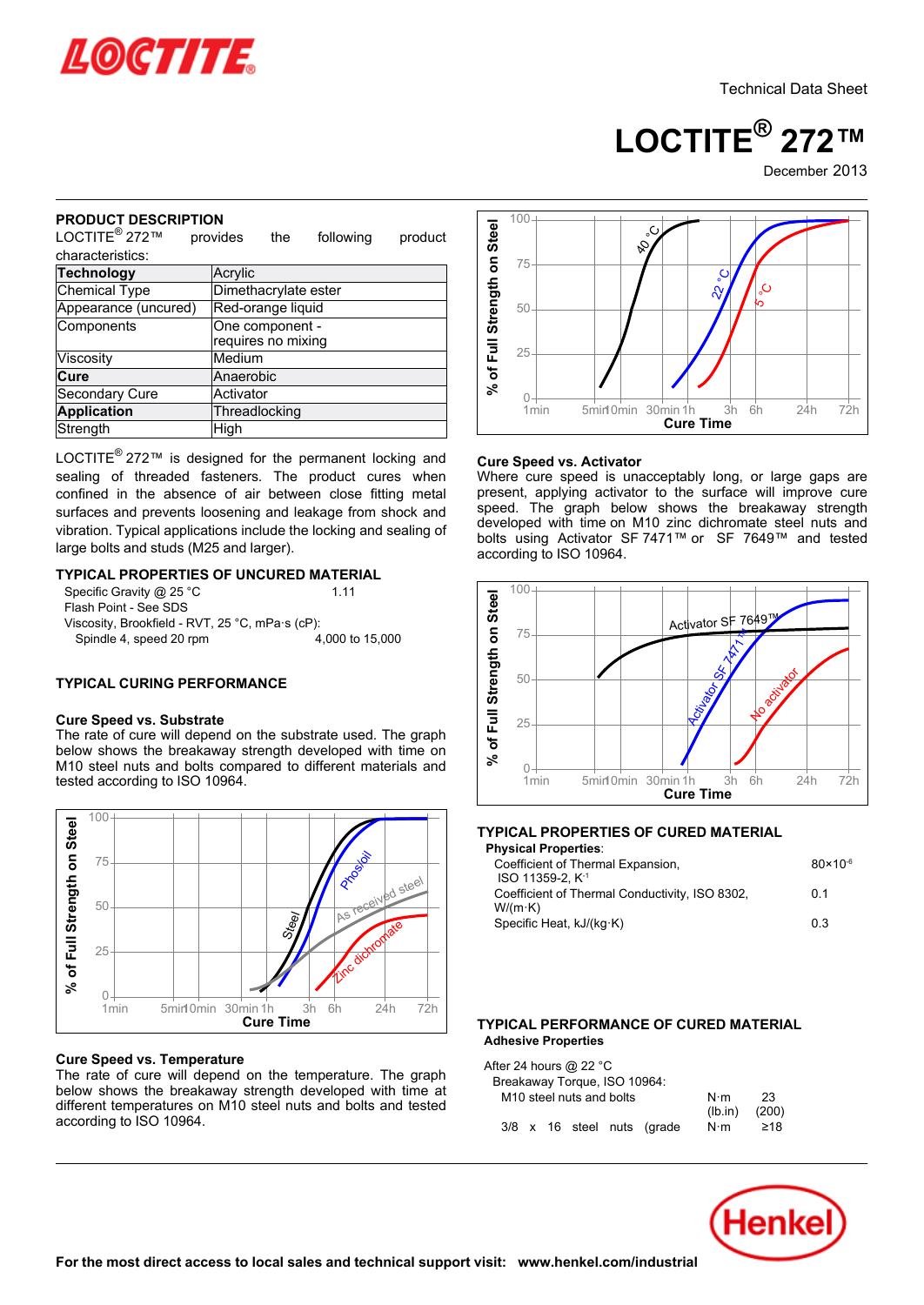| 2) and bolts (grade 5)                                                                                                               | (lb.in)                                          | (≥159)                             |  |  |
|--------------------------------------------------------------------------------------------------------------------------------------|--------------------------------------------------|------------------------------------|--|--|
| Prevail Torque, ISO 10964:<br>M <sub>10</sub> steel nuts and bolts<br>$3/8 \times 16$ steel nuts<br>(grade<br>2) and bolts (grade 5) | $N \cdot m$<br>(lb.in)<br>$N \cdot m$<br>(lb.in) | 25<br>(220)<br>$\geq 18$<br>(2159) |  |  |
| Compressive Shear Strength, ISO 10123:<br>Steel pins and collars<br>N/mm <sup>2</sup><br>≥14.5<br>(≥2,102)<br>(psi)                  |                                                  |                                    |  |  |

Cured for 24 hours @ 22 °C followed by 72 hours @ 200 °C, tested @ 200 °C

| .<br>Compressive Shear Strength, ISO 10123: |                   |          |
|---------------------------------------------|-------------------|----------|
| Steel pins and collars                      | N/mm <sup>2</sup> | ≥20      |
|                                             | (psi)             | (≥2,900) |

#### **TYPICAL ENVIRONMENTAL RESISTANCE**

Cured for 24 hours @ 22 °C Breakaway Torque, ISO 10964: M10 steel nuts and bolts

#### **Hot Strength**



#### **Chemical/Solvent Resistance**

Aged under conditions indicated and tested @ 22°C.

|                           |    | % of initial strength |
|---------------------------|----|-----------------------|
| <b>Environment</b>        | °C | 720 h                 |
| Air reference             | 87 | 100                   |
| Motor oil (MIL-L-46152)   | 87 | 62                    |
| Gasoline                  | 87 | 62                    |
| Water                     | 87 | 58                    |
| Processing<br>Temperature | 87 | 87                    |
| Toluene                   | 87 | 80                    |
| Phosphate ester           | 87 | 70                    |

## **GENERAL INFORMATION**

**This product is not recommended for use in pure oxygen and/or oxygen rich systems and should not be selected as asealant for chlorine or other strong oxidizing materials.**

#### **For safe handling information on this product, consult the Safety Data Sheet (SDS).**

Where aqueous washing systems are used to clean the surfaces before bonding, it is important to check for compatibility of the washing solution with the adhesive. In some cases these aqueous washes can affect the cure and performance of the adhesive.

This product is not normally recommended for use on plastics (particularly thermoplastic materials where stress cracking of the plastic could result). Users are recommended to confirm compatibility of the product with such substrates.

# **Directions for use**

# **For Assembly**

- 1. For best results, clean all surfaces (external and internal) if of best results, clear all surfaces (external and line<br>with a LOCTITE® cleaning solvent and allow to dry.
- 2. If the material is an inactive metal or the cure speed is to the material is an inactive metal of the earc speed is<br>too slow, spray all threads with Activator 7471™ or 7649™ and allow to dry.
- 3. To prevent the product from clogging in the nozzle, do not allow the tip to touch metal surfaces during application.
- 4. **For Thru Holes**, apply several drops of the product onto **the bolt at the nut engagement area.**<br>the bolt at the nut engagement area.
- 5. **For Blind Holes**, apply several drops of the product down the internal threads to the bottom of the hole.
- 6. **For Sealing Applications**, apply a 360° bead of product **to the leading Applications**, apply a 500 Bead of product<br>to the leading threads of the male fitting, leaving the first thread free. Force the material into the threads to thoroughly fill the voids. For bigger threads and voids, aloroughly in the voids. For bigger threads and voids,<br>adjust product amount accordingly and apply a 360° adjast product amount accordingly and c<br>bead of product on the female threads also.
- **2008** of product of the romal cand-<br>7. Assemble and tighten as required.

## **For Disassembly**

1. Apply localized heat to nut or bolt to approximately 250 °C. Disassemble while hot.

## **Clean-up**

1. Cured product can be removed by soaking in a Loctite® solvent, e.g. Loctite® 7200 and mechanical removal with a soft scraper. Avoid formation of dust and aerosols. Complete the cleaning process by wiping with a soft complete the clearing process by wiping with a consider 7063 or Loctite® ODC-free cleaner.

#### **Loctite Material SpecificationLMS**

LMS dated February -14, 2000. Test reports for each batch are available for the indicated properties. LMS test reports include selected QC test parameters considered appropriate to specifications for customer use. Additionally, comprehensive controls are in place to assure product quality and consistency. Special customer specification requirements may be coordinated through Henkel Quality.

## **Storage**

Store product in the unopened container in a dry location. Storage information may be indicated on the product container labeling.

 **Optimal Storage: 8 °C to 21 °C. Storage below 8 °C or greater than 28 °C can adversely affect product properties**. Material removed from containers may be contaminated during use. Do not return product to the original container. Henkel ase. Be not retain product to the original container. Hence<br>Corporation cannot assume responsibility for product which has been contaminated or stored under conditions other than those previously indicated. If additional information is required, mose previously indicated: in doditional imormations<br>please contact your local Henkel representative.

## **Conversions**